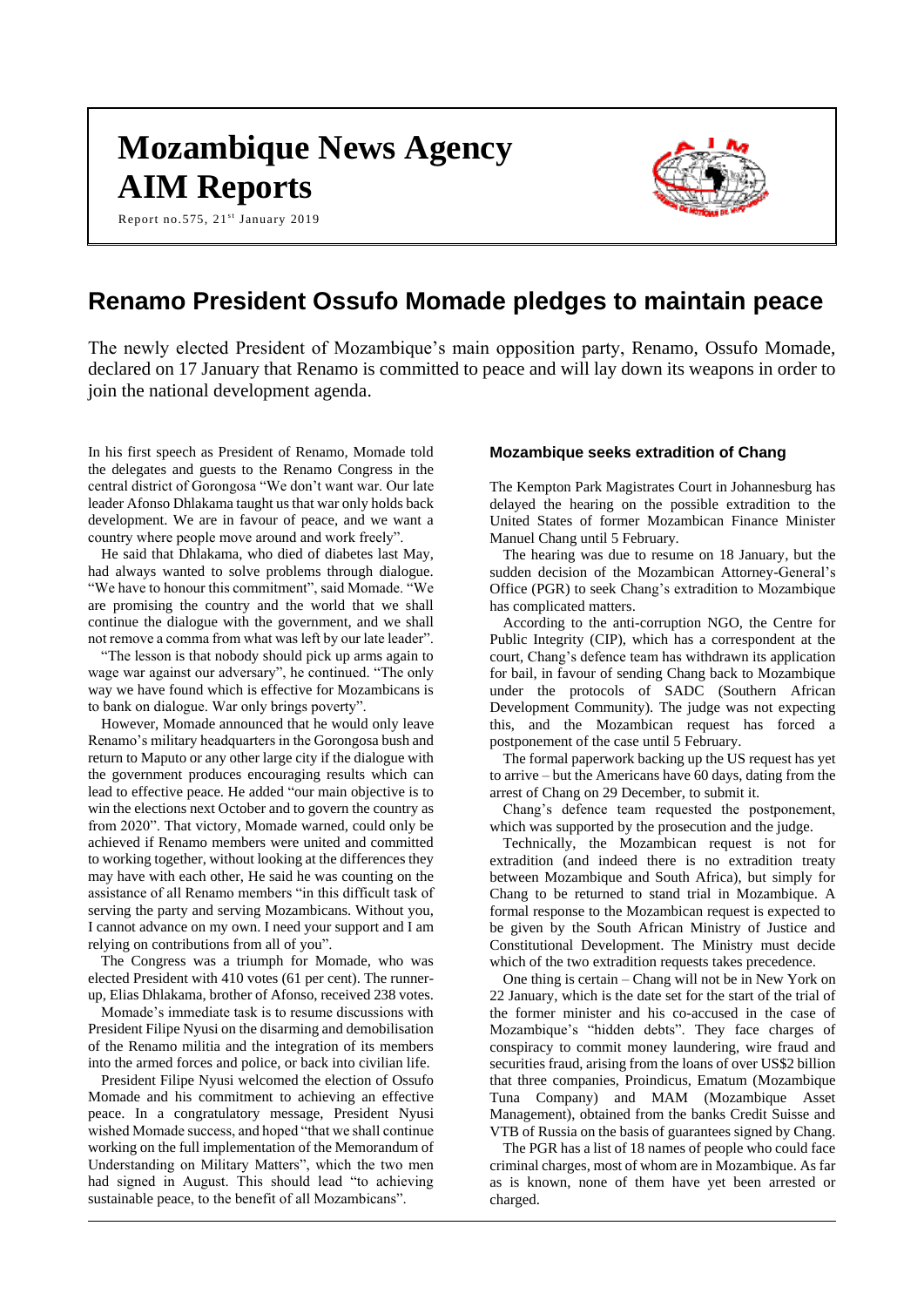## **Mayor Araujo to leave office temporarily**

The Mayor of the central Mozambican city of Quelimane, Manuel de Araujo, has been ordered to hand over his office to the chairperson of the Municipal Assembly, Domingos de Albuquerque, by 21 January, reports the television station STV. This follows the rejection by the Administrative Tribunal of Araujo's appeal against the government decision, taken in August, to sack him as Mayor.

The government sacked Araujo because he had switched his political party allegiance. He fought and won a byelection for Mayor of Quelimane in 2011 on the ticket of the Mozambique Democratic Movement (MDM). Two years later he was confirmed as mayor, again on the MDM slate, in the nationwide municipal elections of 2013.

Quelimane MDM members wanted Araujo to run for a further term of office in the municipal elections scheduled for 10 October last year. But they were disappointed when he announced, not only that he had rejoined the opposition party Renamo, but that he would be the Renamo candidate for Mayor of Quelimane.

The Council of Ministers (Cabinet) justified its decision to sack Araujo on the basis of a clause in the 1997 law on administrative supervision of municipalities, which states that "office holders in municipalities shall lose their office if, after the elections, they join a party or list different from the one for which they presented themselves to the electorate".

The law is quite unambiguous – yet Araujo appealed to the only body that could overturn the government decision, the Administrative Tribunal. It was an open and shut case – but the Tribunal behaved with extraordinary lethargy, delaying a decision by almost three months. Its decision dated 21 December, but only made public this month, ruled in favour of the government, and ordered Araujo to pay the costs of his appeal, set at 10,000 meticais (US\$164).

The Tribunal said there was no legal basis for an appeal. It rejected Araujo's protest that the government had not instituted any inquiry or heard his side of the story. An inquiry would only make sense if the facts were in dispute. But they were not: nobody doubted that Araujo had left the MDM and joined Renamo. Indeed, he had announced it himself.

The loss of his mayoral office was "an automatic effect determined by the law", said the ruling. But the Tribunal's delay allowed Araujo to run for mayor, this time as a Renamo candidate, on 10 October. Had his appeal been thrown out before that date, he would have been unable to stand.

The Tribunal's ruling is thus of very limited effect. Domingos de Albuquerque, a member of the MDM, may take over as interim mayor on 21 January, but he will run Quelimane for less than a month before Araujo is sworn into office once again.

The notification that Araujo must hand over to Albuquerque, added the warning that Albuquerque is only authorised to run the day to day affairs of the municipality until the end of his term of office – which is in February. Then, not only will Araujo become mayor once again, but the new Municipal Assembly, with a Renamo majority, will also take office.

Araujo told STV that the Tribunal's decision was too

late. Like all the other mayors elected on 10 October, Araujo's victory has been validated and proclaimed by the Constitutional Council, the country's highest body in matters of constitutional and electoral law, and there can be no appeal against Constitutional Council appeals.

## **Pensioners complain of long "proof of life" queues**

Pensioners in the northern city of Nampula, many of them elderly and frail, are being obliged to queue up for hours outside the provincial offices of the National Social Security Institute (INSS) to prove that they are still alive.

Every year, people drawing old age or invalidity pensions from the INSS are obliged to submit to a "proof of life". This means they must go to the nearest INSS office in person or their benefits will be cut off. The only exceptions made are for those who are bedridden or otherwise unable to leave their homes. In such cases, the INSS will come to them, and make home visits.

The scene at the INSS offices in Nampula is chaotic, since the queues are badly organised and so what should be a simple procedure can take many hours. Pensioners who spoke to AIM expressed their frustration at standing in apparently interminable queues, which creep forward at a snail's pace.

These lengthy queues have been in plain sight since the first day of the exercise, yet INSS officials brush the complaints aside. The interim INSS provincial delegate, Arcelina Maringue, told AIM that pensioners do not have to come to the Nampula head office, since teams have been sent to offices in the city's six administrative posts. She suggested that the pensioners go to the office in the nearest administrative post.

But the pensioners told AIM this information had not been made available, and they only found out about the offices in the administrative posts once they had made their way from the periphery of the city to the INSS headquarters in central Nampula.

Pensioner Momad Adamo said "I've been here since the first day, but at 10.00 they sent us away, and told us to come back the next day. I did that, but I found a queue and it wasn't moving. So, this is the third day I've come here. But if I'd been properly informed I would have done the proof of life in my home neighbourhood".

Maringue promised that the information about where people should go for their "proof of life" will be improved, so as to reduce the suffering imposed on the pensioners, who are mostly old, ill or widowed mothers accompanied by young children.

She admitted that, unlike previous years, the pensioners had turned up en masse for the proof of life – but had found that the INSS was not prepared to receive them. "The brigades have been sent to the previously identified places", she said, "and in our district offices too, we shall publicise the information".

She declared that anyone who does not provide proof of life risks having their pension cut off as from May (the month following the end of the proof of life exercise on 10 April).

Maringue said the INSS has 9,890 pensioners on its books in Nampula. 6,400 of these are receiving old age pensions.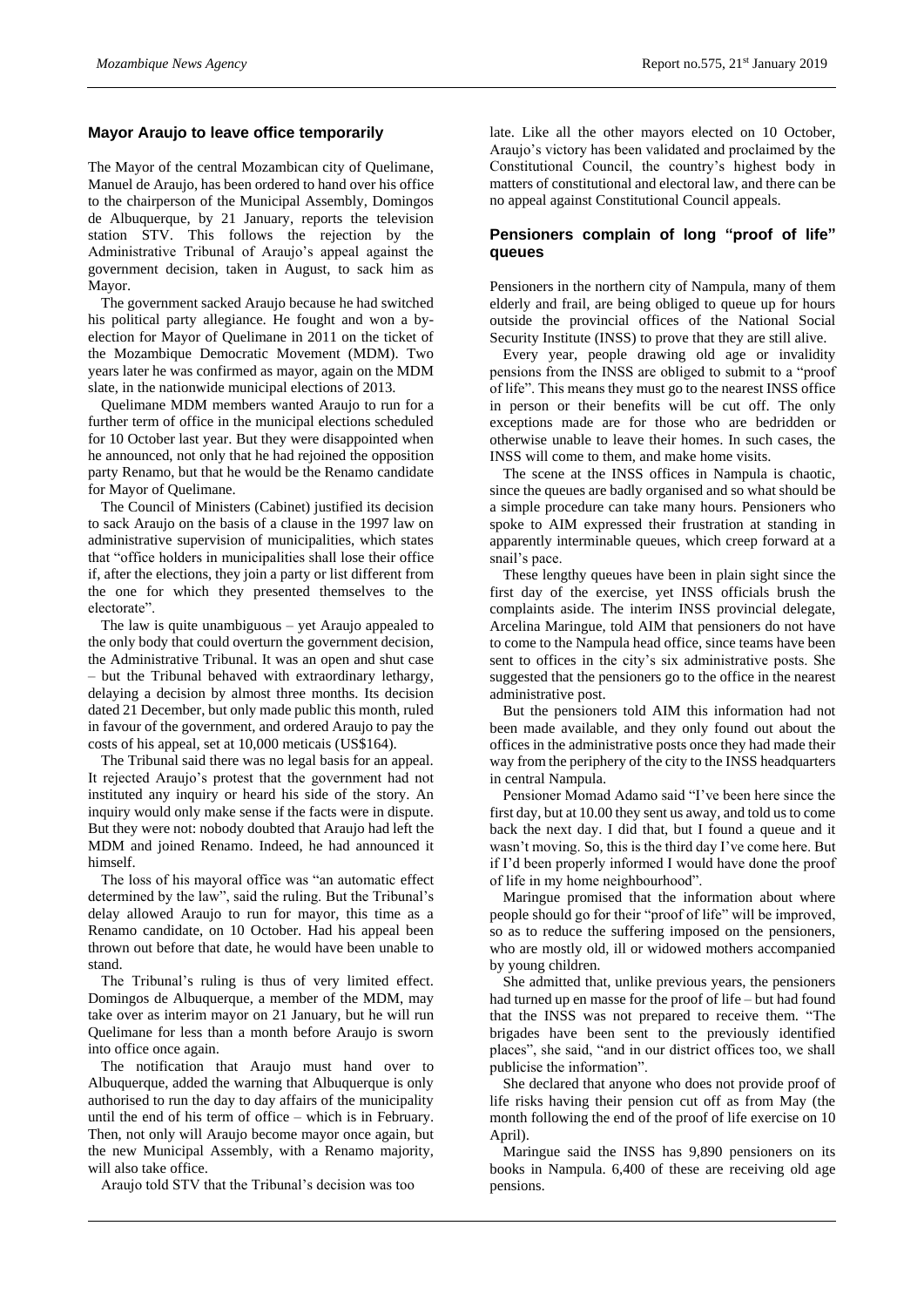#### **Terrorists behead four in Mocimboa da Praia**

A terrorist group, believed to be Islamic fundamentalists, murdered and beheaded four people on 10 January in an attack against the village of Manila, in Mocimboa da Praia district, in the northern province of Cabo Delgado.

According to the newssheet "Mediafax", five people were seriously injured in the raid and six houses were burnt down. One of those murdered was the head of the village.

According to a second newssheet "Carta de Mocambique", on the same night, in the neighbouring district of Palma, a peasant couple was attacked just five kilometres from the home of the district administrator. The terrorists hacked the man into five pieces in front of the woman who was left physically unharmed.

The terror caused by this barbaric act was such that people from four nearby villages fled towards Palma town, in search of protection.

On 12 January, a unit of the Riot Police captured four insurgents who were heading for Manguna village, also in Palma. The detained are reported to be collaborating with the authorities by indicating exactly where other members of the insurgent group can be found in Palma.

About 1,000 people who have fled from terrorist attacks to Ibo district are now in need of emergency assistance, according to the Ibo district administrator, Issa Tarmamade. 450 of these displaced people are in Ibo town and another 620 sought refuge on nearby islands. "Most of these people came from Macomia district and have been accommodated by relatives and friends", said Tarmamade. "We have had to shelter the others in houses of families who agreed to receive the displaced people. They need a bit of everything, particularly food and clothing".

Despite the goodwill of Ibo residents, the housing situation is desperate, and the district authorities need other forms of shelter.

The district government launched a movement of solidarity, but the only response so far has come from the Islamic Community of Cabo Delgado, which has donated seven tonnes of food and soap.

#### **Mozambique bans meat from South Africa**

Mozambique has banned the import of animals and animal products from South Africa, because of an outbreak of footand-mouth disease in the province of Limpopo.

According to a release from the National Veterinary Directorate of the Ministry of Agriculture, the measure has been taken to avoid the risk that Mozambicans livestock might be infected from contaminated South African animals and products. The ban covers all cattle, goats, sheep and pigs and their products and sub-products from the entirety of South Africa. The only exceptions are products that have been completely treated to de-activate the foot-and-mouth virus, such as pasteurised dairy products, and heat processed meats.

The Mozambican authorities have guaranteed that border inspection will be stepped up to prevent South African livestock and meat from entering the country.

The foot-and-mouth outbreak in Limpopo province was reported on 7 January. Since then bans on importing South African meat have been announced by Zimbabwe, Botswana, Swaziland, Namibia and now Mozambique.

The South African Department of Agriculture says that the affected areas are under quarantine, and investigations are underway to determine the extent of the outbreak.

The World Organisation for Animal Health has temporarily suspended South Africa as a meat exporter until the area affected is confirmed as free of the disease.

#### **President Nyusi holds meeting with Masisi**

President Filipe Nyusi on 10 January held a courtesy meeting with his Botswanan counterpart, Mokgweetsi Masisi, who was on a private visit to Mozambique. The President was accompanied by the First Lady, Isaura Nyusi and by the governor of Maputo Province, Raimundo Diomba.

Last November, Masisi made a state visit to Mozambique. During that visit President Nyusi called for increased cooperation in areas such as agriculture, livestock, transport and communications, tourism, mining and energy. An agreement was signed during Masisi's visit that will allow Air Botswana to fly to Mozambique. The Botswanan government expects that, by the end of 2019, Air Botswana will be flying to Mozambican destinations. Currently anyone wishing to fly between the two countries must change planes in Johannesburg.

The two sides also agreed to reactivate plans to build a deep-water mineral port at Techobanine in the southernmost district of Matutuine. This would be used to export Botswanan minerals, notably coal, and would involve building a new railway from Botswana through Zimbabwe to the far south of Mozambique. The project is strongly opposed by environmentalists.

#### **Inflation in 2018 less than four per cent**

Inflation in Mozambique in 2018 was just 3.52 per cent, according to the latest figures from the National Statistics Institute (INE), based on the consumer price indices of the three largest cities (Maputo, Nampula and Beira).

Despite fears of speculation during the festive season, inflation in December was only 0.37 per cent. There were some price rises in the month – including for butter beans (24.9 per cent), dried fish (20.6 per cent), tomatoes (12.1 per cent), coconuts (6.1 per cent), onions (2.6 per cent), and wine (9.9 per cent). But the prices of other goods remained stationary or fell – the main goods where prices declined were fresh fish (3.9 per cent), lemons (24.2 per cent) and petrol 0.8 per cent.

The annual inflation of 3.52 per cent can be regarded as a significant victory in the Bank of Mozambique's struggle to bring inflation under control. In 2017 inflation was 5.66 per cent, and in 2016 it had reached 25.26 per cent.

Throughout the year, inflation had remained low. In not a single month did inflation reach as much as one per cent. The month with the highest inflation was March, when it hit 0.97 per cent. In two months, June and July, inflation was negative, with price falls of 0.12 and 0.18 per cent.

The inflation trends were different in the three cities: it is more expensive to live in Maputo than elsewhere in the country. Inflation in Maputo in 2018 was 4.33 per cent. In Beira, it was 3.76 per cent, and in Nampula, it was 1.74 per cent.